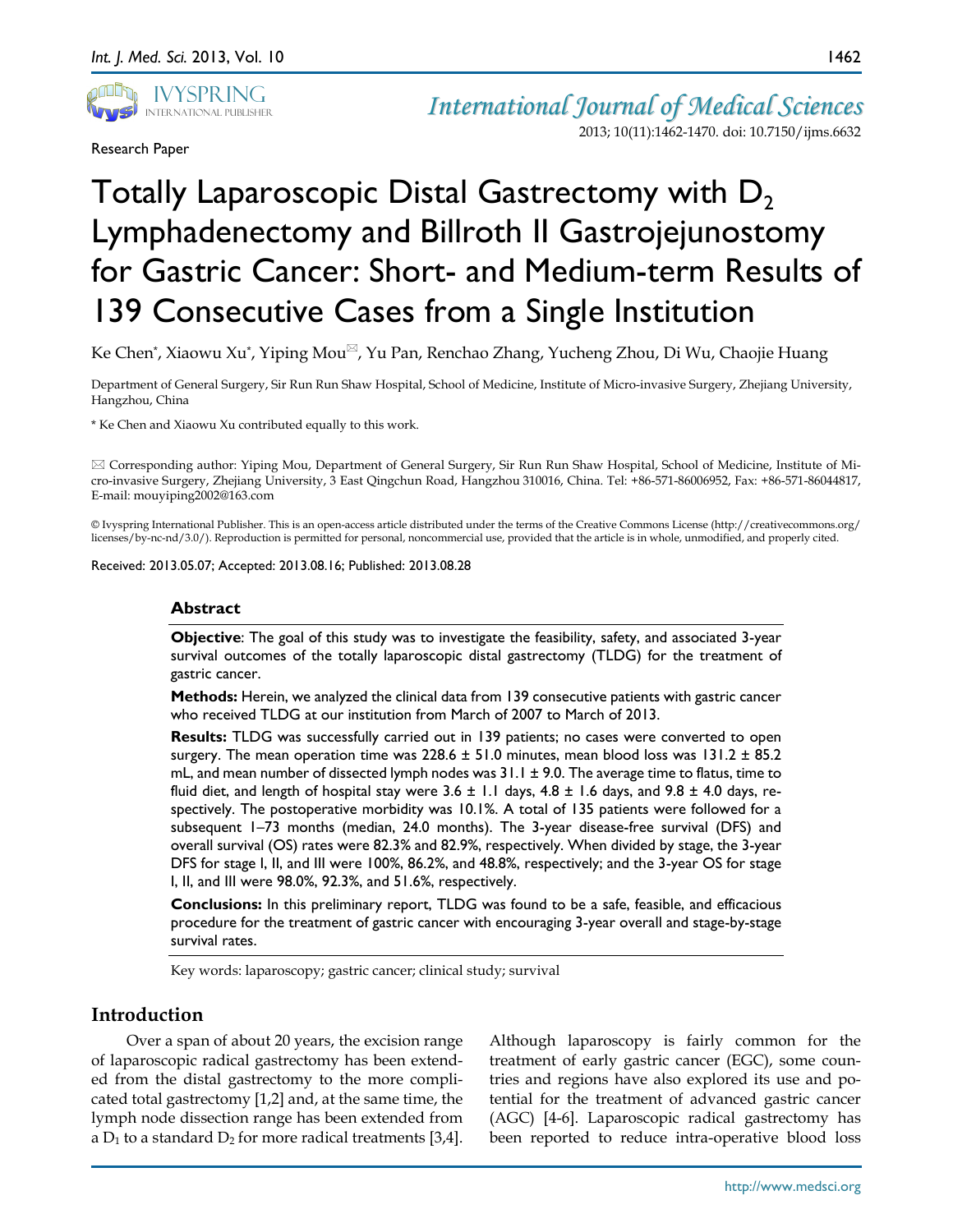and to shorten hospital stay relative to conventional open gastrectomy [7-9]. Some studies reported that patients who receive laparoscopic gastrectomy have similar clinical benefits in the long term as those who receive laparotomy [3,4,10].

The most popular version of laparoscopic distal gastrectomy is laparoscopic-assisted distal gastrectomy (LADG), wherein the lymph node dissection is completed under the laparoscope. An epigastrium auxiliary incision is then made to facilitate the excision of the specimen and the reconstruction of the digestive tract. Another version is the totally laparoscopic distal gastrectomy (TLDG), which is characterized by an intracorporeal anastomosis without auxiliary incision and no touching of the tumor; it is considered "incisionless", with the exception of the trocar wounds [11]. However, given the safety concerns associated with laparoscopic reconstruction of the gastrointestinal tract, many surgeons choose to continue performing LADG, while the TLDG operation remains less well developed.

It should be noted that the inclusion of the auxiliary incision in LADG makes it divergent from the minimally invasive treatment concept pursued in laparoscopic surgery. Furthermore, reconstruction through the small incision also has disadvantages, such as a potentially challenging specimen extrusion, contamination via the incision, and excessive pulling on the residual stomach [12]. Hence, there is a need to develop a standardized methodology got reconstructing the digestive tract by the laparoscopic approach that is as simple and safe as possible. With the aim of fulfilling this need and on the basis of our extensive laparoscopic experience gained from LADG, laparoscopic distal pancreatectomy, and other laparoscopic operations [13-15], we were encouraged to develop TLDG for the treatment of gastric cancer. Here, we report the short- and medium -term outcomes of 139 patients who received TLDG from March of 2007 to March of 2013 at our institution.

# **Materials and methods**

## **Patients**

Consecutive patients who received TLDG for gastric cancer from March of 2007 to March of 2013 were identified from a prospective, institutional review board-approved database. Patients with any of the following conditions were excluded: 1) laparoscopic gastric cancer palliative resection; 2) distant metastasis (e.g. peritoneal metastasis or peritoneal lavage cytology positive for carcinoma cells, hepatic metastasis); 3) tumors invading adjacent structures; or 4) tumors that could not be confirmed pathologically as being malignant. All TLDG procedures were performed by the same surgical team. Clinical and pathological staging were determined according to the American Joint Committee on Cancer (seventh edition), the tumor-node-metastasis (TNM) classification scheme. The trial received approval from the local research ethics committee, and written informed consent was obtained from all patients before the investigation.

# **Surgical procedure**

## Position and trocar location

The patient was placed in a supine position under general anesthesia. The surgeon had two assistants: one assistant stood on the right side of the patient and held the laparoscope, and another stood on the left side of the patient. Carbon dioxide pneumoperitoneum (15 mmHg) was instituted through a Veress needle. One initial 10-mm trocar was inserted for laparoscopy below the umbilicus. Another four trocars (one 12-mm trocar and three 5-mm trocars) were inserted into the left upper flank, left flank, right upper flank, and right flank quadrants. The five trocars were inserted in a V-shape arrangement.

## Lymphadenectomy and specimen resection

In principle, lymph node dissection was performed in almost the same manner as conventional laparotomy, defined according to the Japanese classification and treatment guidelines for gastric carcinoma [16,17]. First, the greater omentum was dissected along the border of the transverse colon with ultrasonic coagulating shears (Harmonic Ace Scalpel, Ethicon Endo-Surgery, Cincinnati, OH). The dissection was continued towards the left side of the patient until the splenic hilus and tail of the pancreas were visualized. The left gastroepiploic vessels and lymph nodes (No. 4d) were divided along the greater curvature (Fig. 1A).

Next, the superior leaf of the mesocolon and the anterior leaf of the pancreas were resected rightward towards the pylorus. Dissection was continued upward along the right colic vein and to Henle's trunk. The superior mesenteric vein was visualized near the pancreas neck, and the lymph nodes in front of it were dissected (No. 14v; Fig. 1B). The dissection was continued upward, as close as possible to the pancreas head. The bifurcation of the gastroduodenal artery and right gastroepiploic artery were divided (Fig. 1C). Then, the right gastroepiploic vessel was clamped at its origin and cut. The dissection was continued towards the right until the duodenum was visualized and the infrapyloric lymph nodes were dissected (No. 6). The right gastric artery was divided and cut at its origin, and the dissection was continued upward along the hepatoduodenal ligament. The proper he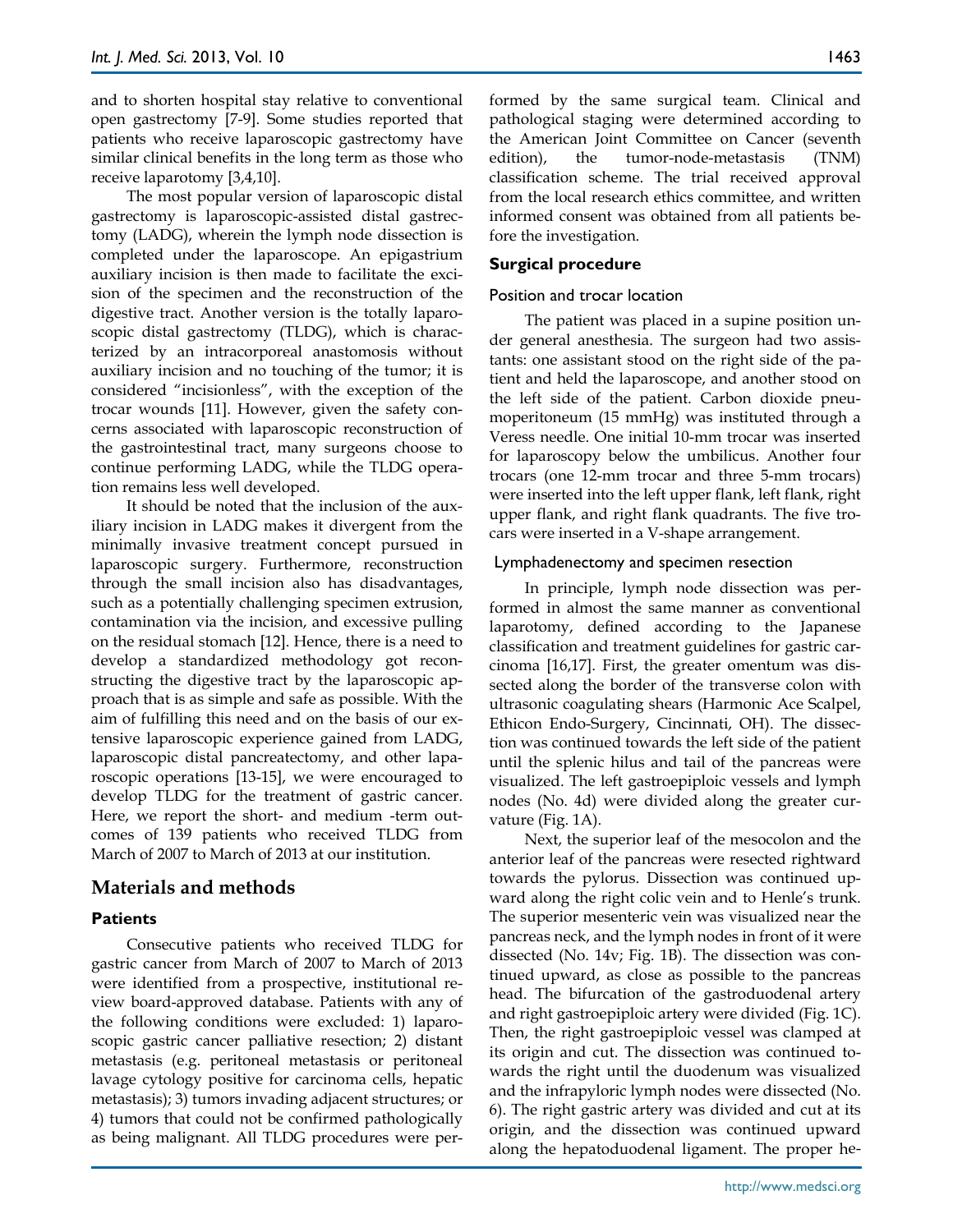patic artery was visualized completely, and the surrounding lymph nodes (No. 12a) were dissected (Fig. 1D). To expose the gastropancreatic fold, the stomach was turned upwards towards the patient's head, with the greater omentum folded up onto the anterior aspect of the stomach. The plica between the pancreas and stomach was opened near the superior margin of the pancreas. The lymph nodes near the common hepatic artery (No. 8a), the left gastric artery (No. 7), and the splenic artery (No. 11p; Fig. 1E) were dissected. The left gastric artery was cut away from the celiac trunk, removing the lymph nodes surrounding celiac artery (No. 9). The dissection was continued along the rear of the stomach, and then the crus dextrum diaphragmatis was opened up to the right side of the cardia, and the right paracardial lymph nodes (No. 1) were dissected (Fig. 1F).

After the stomach and the greater omentum were returned to their normal positions, the left lobe

of the liver was retracted upward, while the stomach was stretched downward to expose the lesser omentum. The hepatogastric ligament was explored over the pylorus, and the suprapyloric lymph nodes (No. 5) were dissected. The lesser omentum was resected along the edge of the liver to the esophagogastric junction, and then the lymph nodes around the junction were dissected away from it (No. 1,3). With endoscopic linear staplers, the duodenum was divided at a point 1 cm distal to the pylorus (Endocutter 60 staple, Blue Cartridge; Ethicon, Endo-Surgery, Cincinnati, OH), and the stomach was divided at a point 6 cm from the superior margin of the mass (Endocutter 60 staple, Green Cartridge; Ethicon, Endo-Surgery, Cincinnati, OH). The proximal and distal margins of the resected specimen were examined. After the sample was placed into the sample bag, the incision below the umbilicus was extended to 3 cm, and the bag was externalized through the incision.



**Figure 1. Lymph node dissection of TLDG.** Shown are the dissections of the lymph nodes: **A)** at the root of the left gastroepiploic vein, **B)** at the root of the right gastroepiploic vein, **C)** at the root of the right gastroepiploic artery, **D)** at the root of the right gastric artery, **E)** at the root of the left gastric artery, and **F)** above the splenic artery. Abbreviations: LGEV, left gastroepiploic vein; SVb, splenic vein branch; SP, spleen; RGEV, right gastroepiploic vein; HT, Henle's trunk; RCV, right colic vein; SMV, superior mesenteric vein; RGEA, right gastroepiploic artery; GDA, gastroduodenal artery; PDA, pancreaticoduodenal artery; RGA, right gastric artery; PHA, proper hepatic artery; CHA, common hepatic artery; CT, coeliac trunk; LGA, left gastric artery; SA, splenic artery; SV, splenic vein.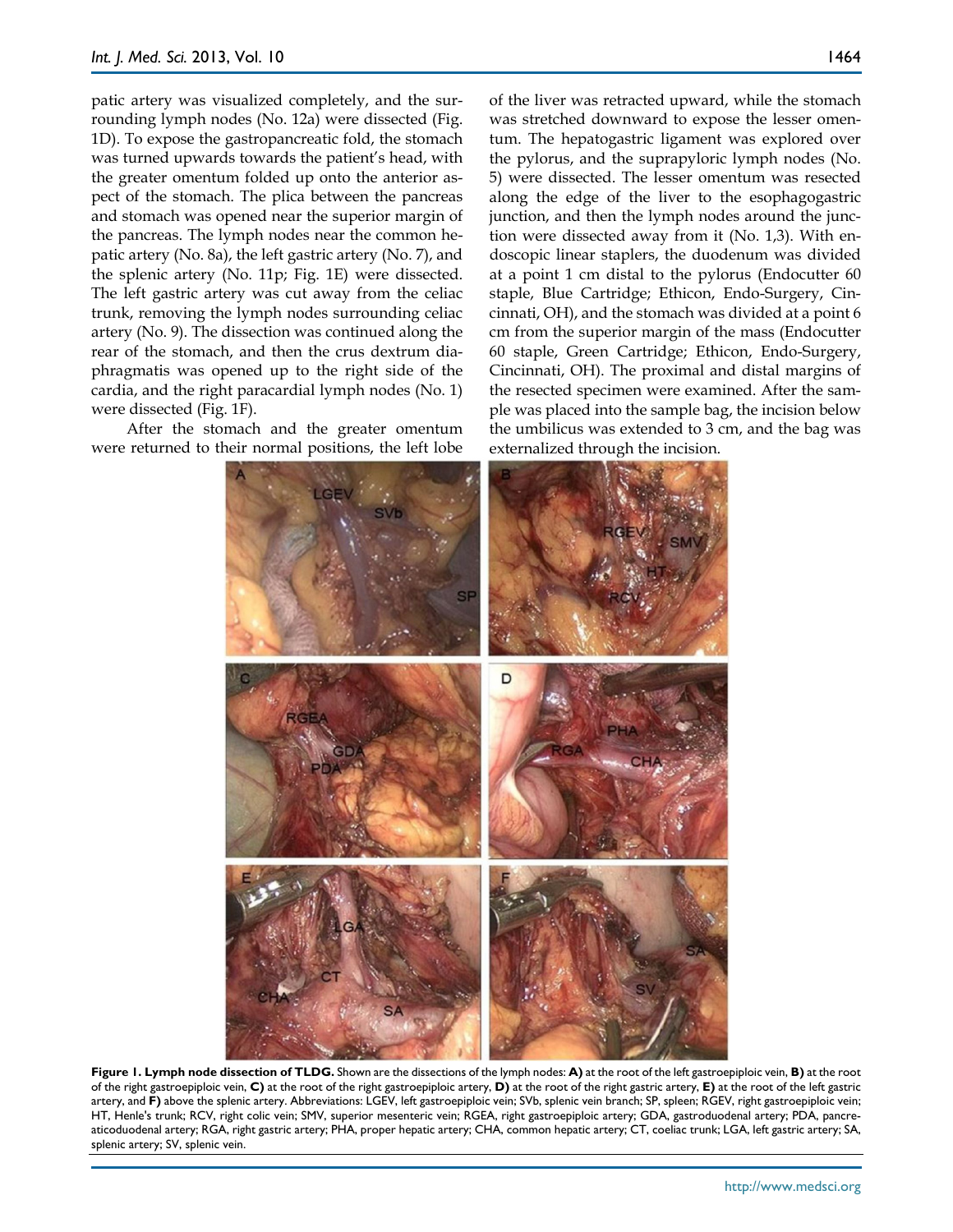#### Gastrointestinal reconstruction

The incision was sutured, and the pneumoperitoneum was reestablished. Two access openings were created: one on the antimesenteric side of the efferent jejunal (15-cm distal to the ligament of Treitz), and the other on the posterior wall of the gastric stump 2 cm towards the cutting margin. One of the endoscopic linear stapler (Endocutter 60 staple, Blue Cartridge; Ethicon, Endo-surgery, Cincinnati, OH) legs was inserted into the jejunum opening to draw the jejunum to the rear of the gastric stump. Then, the second leg was inserted into the stomach opening. After stapling, an antecolic Billroth II side-to-side gastrojejunostomy was constructed. The common opening was closed with a continuous 3-0 Vicryl suture (Fig. 2). A single drain was placed in the abdominal cavity through a

5-mm port on the patient's right side, and other port sites were closed (Fig. 3).

#### **Postoperative management**

Patients were supported by total parenteral nutrition (TPN) until they could consume a liquid diet. After the patients could tolerate the liquid diet, they were transferred gradually to a semiliquid diet. To be discharged from the hospital, patients had to be able to tolerate a semiliquid diet and have a normal blood work panel and temperature, with no obvious discomfort. Adjuvant chemotherapy with 5-fluorouracil (5-FU)-based regimens (mostly 5-FU with cisplatin) was recommended to all eligible patients, except those with stage I cancer.



**Figure 2. Billroth II gastrojejunostomy as viewed through a laparoscope. A)** Endoscopic linear stapler completing the anastomosis. **B)** Internal view of the anastomosis. **C)** Laparoscopically closed common opening sewn by hand. **D)** Completed gastrojejunostomy. Abbreviations: GR, gastric remnant; JE, jejunum; NG, nasogastric tube



**Figure 3. TLDG surgical incision.** Shown are images of the incision at: **A)** the end of the operation and **B)** 7 days and **C)** 30 days after the operation.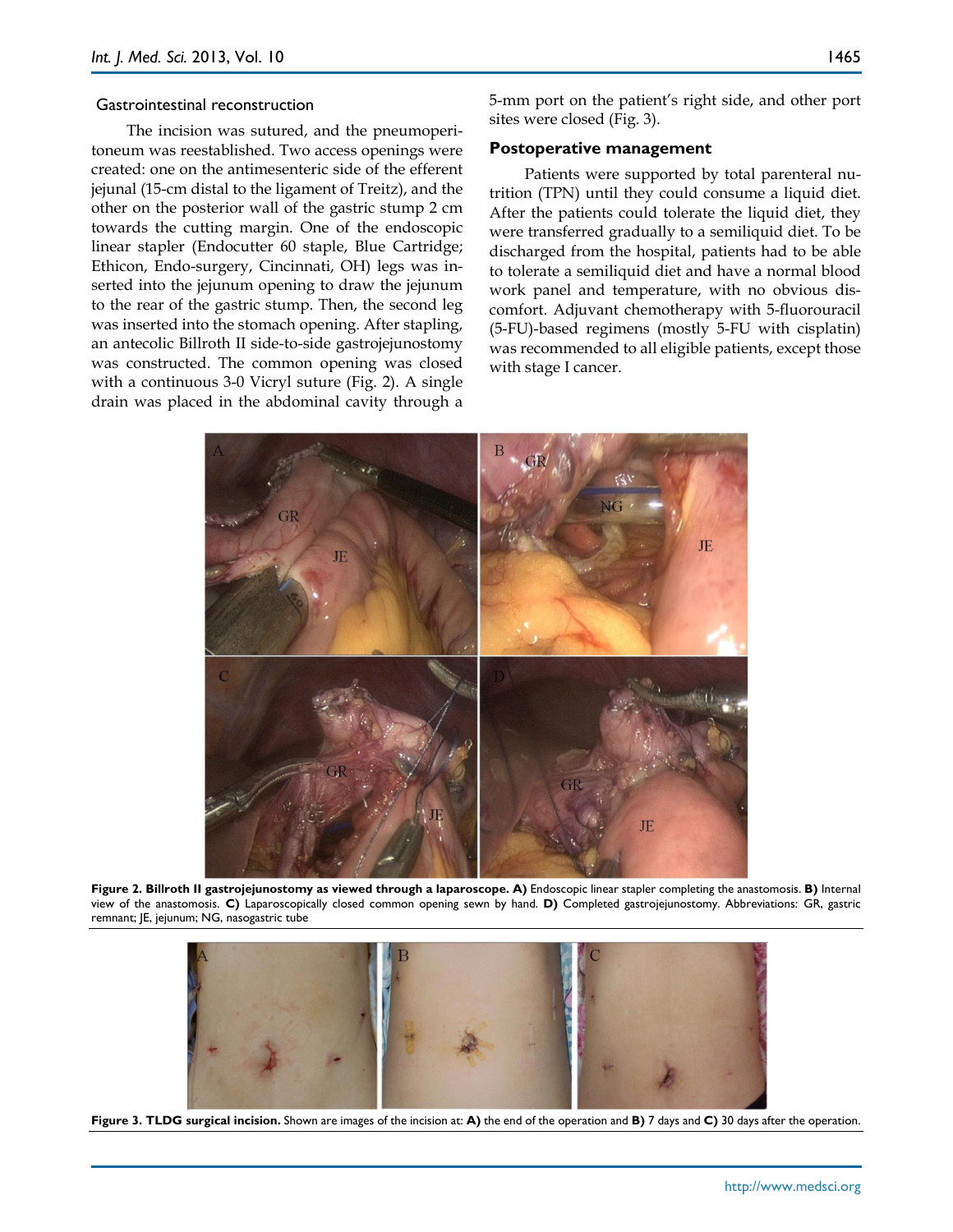### **Patient data and follow-up evaluation**

Data related to patient demographics, the surgical procedure, and postoperative outcomes were collected. Outcome parameters included the total operative time, estimated blood loss, need for blood transfusion, time to passing the first flatus, time to oral intake, length of postoperative hospital stay, pathological findings, and nodal status. Follow-up data were collected for at least 3 years, including alternating semiannual abdominopelvic CT scans or ultrasound examinations. An endoscopic surveillance was performed annually or earlier if the patient had symptoms or there was any suspicion of recurrence.

## **Statistical analysis**

Quantitative data are given as the means ± standard deviations (SD). Local and distant recurrence, disease-free survival (DFS), and overall survival (OS) rates were evaluated with the Kaplan-Meier method. 3-year follow-up data were reported for oncologic outcomes because less than one-third of the data were available for the 5-year follow-up time point. All statistical analyses were performed with SPSS software, version 18.0 (SPSS Inc, Chicago, United States).

## **Results**

## **Clinical characteristics and pathological features**

Table 1 shows the clinical characteristics and pathologic features of the patients. The mean age of the patients was 59.2 years (range, 34–81 years) and the male: female ratio was 2.4:1 (98 males). Their mean body mass index (BMI) was 22.7 kg/m2 (range, 15.4–32.9 kg/m2). Slightly more than a third (51/139; 36.7%) of the patients had comorbidities, the most common being hypertension. The mean neoplasm size was 3.8 cm (range, 0.5–11.5 cm) and the vast majority of neoplasms were located in the stomach antrum (90.0%). About half of the patients had lesions that were staged as T1  $(41.7%)$ , N0  $(48.9%)$ , stage I (50.4%) neoplasm. Approximately 60% of the patients had advanced gastric cancer, defined as tumor invasion into the proper muscular layer.

## **Operative findings and postoperative clinical course**

The operative findings and subsequent postoperative clinical course data are shown in Table 2. The operation was completed successfully in all cases with no conversions to laparoscopic-assisted or open operations. The mean operation time was 228.6 minutes (range, 150–360 minutes), with a mean blood loss of 131.2 mL (range, 20–400 mL). Only four patients (2.9%) required transfusion. The mean number of retrieved lymph nodes per patient was 31.1 (range, 18–66). The mean proximal and distal resection margins were 5.3 cm (range, 2–10 cm) and 5.2 cm (range, 2–11 cm), respectively. The proximal and distal margins were examined in frozen sections; an R0 resection was achieved in all cases. The mean times to first flatus were 3.6 days (range, 2–7 days). The mean times to starting liquid and soft diets were 4.8 days (range, 3–17 days) and 6.7 days (range, 4–20 days), respectively. Finally, the mean postoperative hospital stay was 9.8 days (range, 6–42 days).

**Table 1.** Clinical characteristics and pathologic features of the cohort of 139 patients who underwent TLDG.

| Variable                                         | Value $\left(\frac{0}{0}\right)$    |
|--------------------------------------------------|-------------------------------------|
| Gender (male/female)                             | 98 (70.5)/41 (29.5)                 |
| Age (years)                                      | $59.2 \pm 10.9$                     |
| $BMI$ (kg/m <sup>2</sup> )                       | $22.7 \pm 3.0$                      |
| ASA classification $(I/II/III)$                  | 72 (51.8)/59 (42.4) /8 (5.8)        |
| Comorbidities (yes)*                             | 51 (36.7)                           |
| Hypertension                                     | 30(21.6)                            |
| Diabetes mellitus                                | 12(8.6)                             |
| Cardiovascular                                   | 9(6.5)                              |
| Pulmonary                                        | 5(3.6)                              |
| Liver                                            | 5(3.6)                              |
| Others                                           | 5(3.6)                              |
| Tumor size (cm)                                  | $3.8 \pm 2.1$                       |
| Tumor location (body/antrum)                     | 14 (10.0)/125 (90.0)                |
| Histology (differentiat-<br>ed/undifferentiated) | 72 (51.8)/67 (48.2)                 |
| T stage $(T1/T2/T3/T4)$                          | 58(41.7)/18(12.9)/22(15.8)/41(29.5  |
| N stage $(N0/N1/N2/N3)$                          | 68(48.9)/35(25.2)/21(15.1)/15(10.8) |
| TNM stage $(I/II/III/IV)$                        | 70(50.4)/25(18.0)/44(31.7)/0(0.0)   |

\*Nine (7.4%) of 122 patients had more than two comorbidities. Abbreviation: BMI, body mass index.

|  |  |  | Table 2. Operative findings postoperative clinical course. |  |  |
|--|--|--|------------------------------------------------------------|--|--|
|--|--|--|------------------------------------------------------------|--|--|

| Variable                            | Value (%)        |
|-------------------------------------|------------------|
| Operation time (min)                | $228.6 \pm 51.0$ |
| Blood loss (mL)                     | $131.2 \pm 85.2$ |
| Transfusion (patients)              | 4(2.9)           |
| Number of retrieved lymph nodes     | $31.1 \pm 9.0$   |
| Proximal resection margin (cm)      | $5.3 \pm 1.5$    |
| Distal resection margin (cm)        | $5.2 \pm 1.4$    |
| Time to first flatus (days)         | $3.6 \pm 1.1$    |
| Time to starting liquid diet (days) | $4.8 \pm 1.6$    |
| Time to starting soft diet (days)   | $6.7 \pm 2.2$    |
| Postoperative hospital stay (days)  | $9.8 \pm 4.0$    |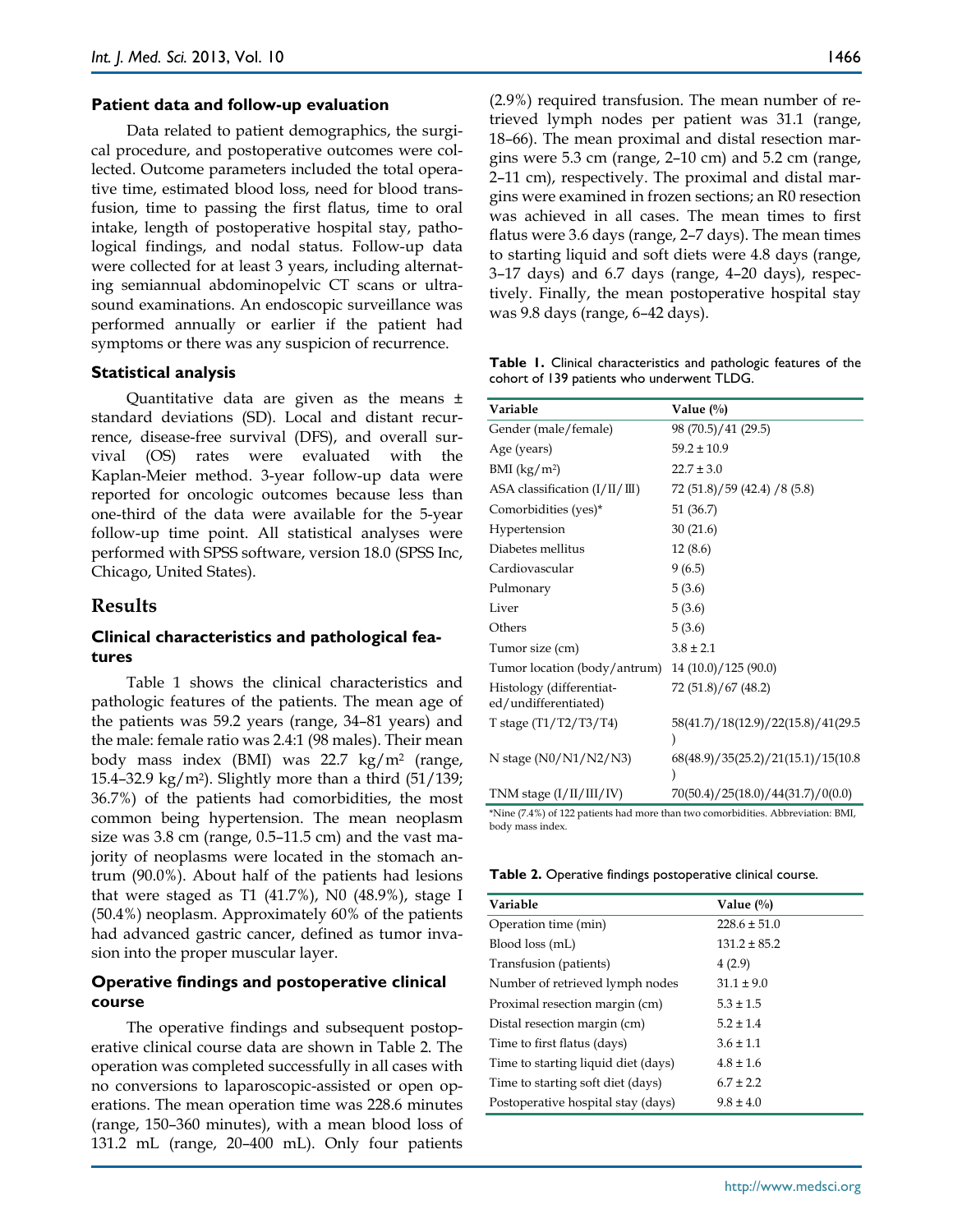#### **Postoperative morbidity and mortality**

The postoperative complications are listed in Table 3. The rate of postoperative morbidity was 10.1% (14/139 patients), and there was no perioperative mortality. Incidences of morbidity included one case of anastomotic leakage at the gastrojejunostomy site (requiring an operative correction) and two cases of hemorrhage (one from the gastroduodenal artery and one from the branch of splenic artery), which required a second operation to stop the bleeding. Other complications included abdominal abscess (n = 2), pulmonary infection  $(n = 3)$ , delayed gastric emptying  $(n = 4)$ , ileus  $(n = 1)$ , and lymphorrhea  $(n = 2)$ . These complications were controlled with conservative treatment.

#### **Follow-up results**

Among the 139 patients, survival data were available for 135 patients. Four patients were lost to follow-up but were known to be free of disease at 10, 10, 12, and 33 months, respectively. The median follow-up duration was 24 months (range = 1–73 months). A total of 18 patients were dead at the time of analysis. The causes of death included 16 postoperative recurrences, 1 primary hepatocellular carcinoma, and 1 old age. Another 3 patients experienced recurrences, but were still alive at the end of the study period. The causes of recurrence included 3 local recurrences (average interval of 29.7 months), 5 hepatic metastases (average interval of 14 months), 4 peritoneal metastases (average interval of 13.8 months), 5 lymphatic metastases (average interval of 20.8 months), 1 ovarian metastasis (4 months), and 1 pulmonary metastasis (44 months).

For all patients, the 3-year DFS and OS rates were 82.3% and 82.9%, respectively. When subdivided by stage, the 3-year DFS rates were 100% for stage I disease, 86.2% for stage II disease, and 48.8% for stage III disease and the 3-year OS rates were 98.0% for stage I disease, 92.3% for stage II disease, and 51.6% for stage III disease (Fig. 4).

**Table 3.** Postoperative complications.

| Variable                 | Value $\left(\frac{0}{0}\right)$ |
|--------------------------|----------------------------------|
| Present/absent           | 14 (10.1)/125 (89.9)             |
| Anastomotic leakage      | 1                                |
| Postoperative hemorrhage | $\overline{2}$                   |
| Abdominal abscess        | 2                                |
| Pulmonary infection      | 3                                |
| Delayed gastric emptying | 4                                |
| <b>Ileus</b>             | 1                                |
| Lymphorrhea              | 2                                |
| Reoperation              | 3(2.2)                           |
| Mortality                | 0(0.0)                           |

\*One patient experienced hemorrhage and pulmonary infection, simultaneously.



## **Discussion**

The totally laparoscopic gastrectomy method was first conceptualized in 1992 by the Singapore scholar, Dr. Goh, who reported two TLDGs for the treatment of peptic ulcers [18]. In 1996, Dr. Ballesta-Lopez first applied this surgical method to treat gastric cancer and documented its feasibility and efficacy [19]. Although TLDG has been in use for over 20 years, its development has been limited because successful reconstruction of the digestive tract laparoscopically has been difficult to achieve. However, with recent advancements of laparoscopic surgical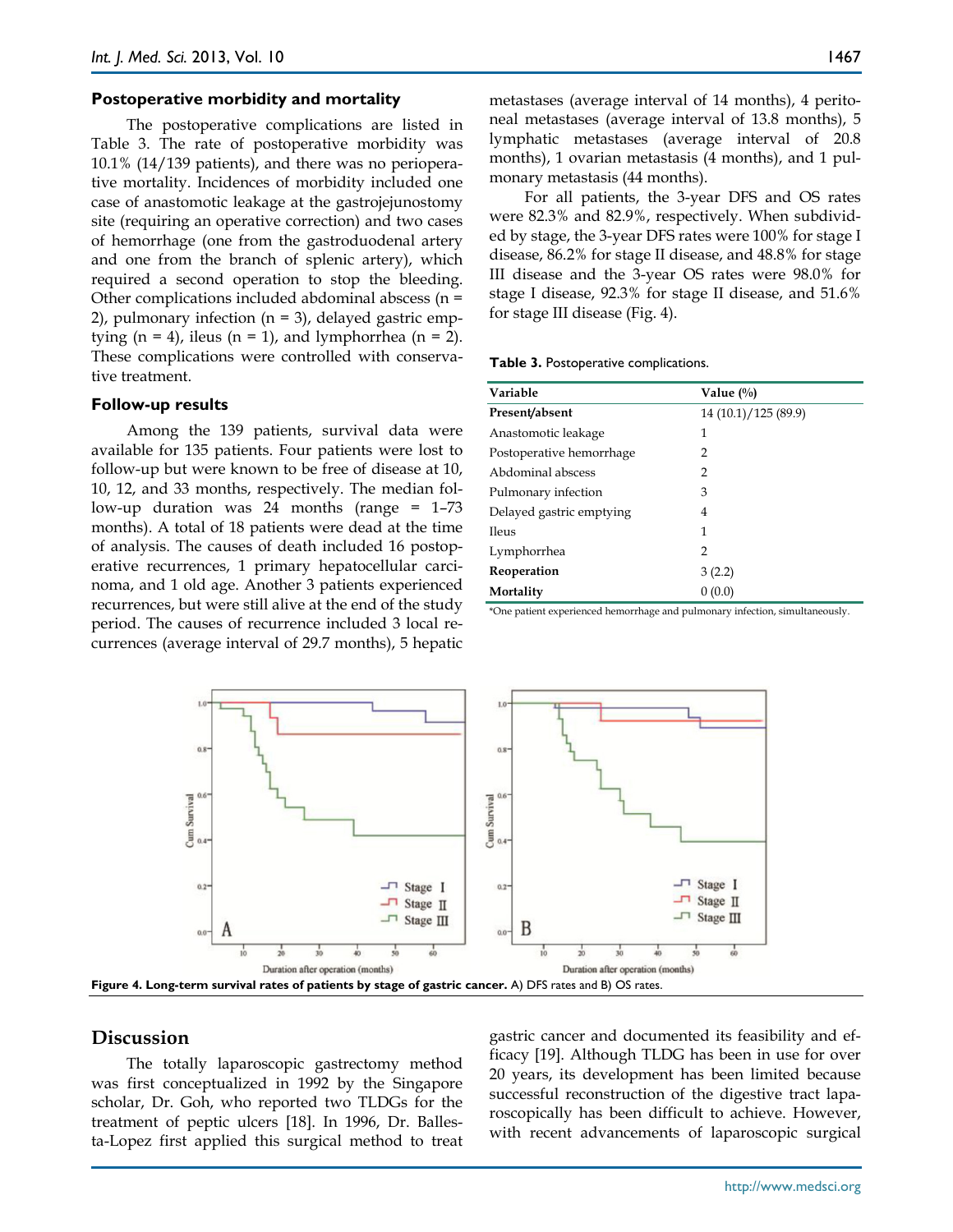instruments and the accumulation of operative experience, laparoscopic gastrointestinal anastomosis has gradually become mature. Today, the Billroth I, Billroth II, and Roux-en-Y anastomosis can be completed laparoscopically[20-22]. TLDG has become attractive to laparoscopic surgeons and may become the favored method of laparoscopic radical gastrectomy [23].

The methods of gastrointestinal anastomosis after laparoscopic distal gastrectomy are the same as standard laparotomy which include the Billroth I, Billroth II, and Roux-en-Y methods. The choice between these methods depends on the patient's condition and economic situation, and on the surgeon's operating habits. Laparoscopic Roux-en-Y reconstruction has been the preferred method to prevent reflux gastritis and esophagitis and to decrease the probability of gastric cancer recurrence. However, the procedure is complex and time-consuming, and the extensive use of endoscopic linear staplers can result in higher costs. The Billroth I reconstruction method has the advantage of technical simplicity, involving only one anastomotic site and maintaining physiological intestinal continuity [24]. However, gastroesophageal and duodenogastric reflux are common sequalae [25]. Additionally, this technique may have limitations in its use in that it may not be feasible in obese patients or in patients with large tumors in the low- to mid-stomach. For large tumors or tumor located toward the middle section of the stomach, the recommended treatment consists of a radical resection of the distal four-fifths of the stomach with a 5-cm free margin, which makes the Billroth I anastomosis unlikely. At present, Japanese and Korean operators prefer to perform Billroth I anastomosis because approximately 50% of their patients are diagnosed at an early stage (meaning a lower range of excision). However, the situation is less favorable in China, where most gastric cancer cases are AGC, and the economic resources of the Chinese patients are limited. Given these circumstances, totally laparoscopic Billroth II gastrectomy is generally the standard treatment in China, as it can be used more liberally in gastric cancer resection. Therefore, it was the treatment of choice for all 139 patients in our cohort.

Regarding anastomosis methodology, although preferred for its low cost, manual suturing is relatively difficult and time consuming to perform laparoscopically. Therefore, it is rarely used in TLDG, in which an apparatus is often favored to perform the anastomosis [22]. The most common tool used in side-to-side anastomosis within the digestive tract is the endoscopic linear stapler. Some surgeons suggested that the position of the jejunum and gastric stump should be fixed by using one or two stitches before endoscopic linear staples are applied [26].

However, we have found that the suture suspends and angulates the jejunum, sacrificing the mobility of jejunum, making placement of the endoscopic linear stapler difficult. According to our experience, we prefer placing one arm of the endoscopic linear stapler into the jejunum opening and clamping the two arms without stapling, and then, with the help of the stapler, drawing the jejunum up to the rear of the gastric stump and then releasing the two arms to place the second arm into the gastric stump opening, so as to complete the anastomosis after the apposition has been confirmed to be ideal.

Endoscopic linear staplers can also be used to close the common opening. However, if the closure is not accurate, it will make the anastomotic stoma too narrow or permit leakage. For this reason, the common opening was closed with a manual continuous suture in all 139 patients in this study. Although initially more time consuming, with experience, the overall time for the anastomosis becomes shorter.

Because the reconstruction step of TLDG is tricky, operating safety is an continuing worry for surgeons. In our study, only 14 patients (10.1%) developed postoperative complications. Only one of these 14 patients developed complications directly related to the anastomosis (e.g., anastomotic leakage); thus, the rate of anastomosis relevant complications was only 0.72%. Similarly, a Japanese study  $(N =$ 1,185) and a Korean study ( $N = 1,237$ ) followed patients who received LADG and reported postoperational complication rates of 12.7% and 13.1%, respectively, of which the anastomosis related complications were involved in 5.1% and 1.9% of cases, respectively [23,27]. Thus, it is our view that laparoscopic surgeons with ample experience could be able to achieve a safe and effective digestive tract reconstruction using the TLDG method with a complication rate comparable to that observed with LADG, which is a relatively more mature operation for laparoscopic radical gastrectomy. In addition, it is important to note that there were two patients in our cohort who developed abdominal abscesses, whereas we observed no such complications in our earlier LADG study. Both abdominal abscesses were located at the upper edge of the pancreas near the anastomotic stoma. Because the gastric cavity needs to be opened temporarily during TLDG due to the nature of the gastrointestinal reconstruction in the procedure, we believe that the main reason for abdominal abscesses occurring near the anastomotic stoma may be leakage of some gastric content into the abdominal cavity during the operation. In our experience, sufficient gastrointestinal decompression before opening the stomach and continuous local peritoneal irrigation after opening should be done to avoid abscess development.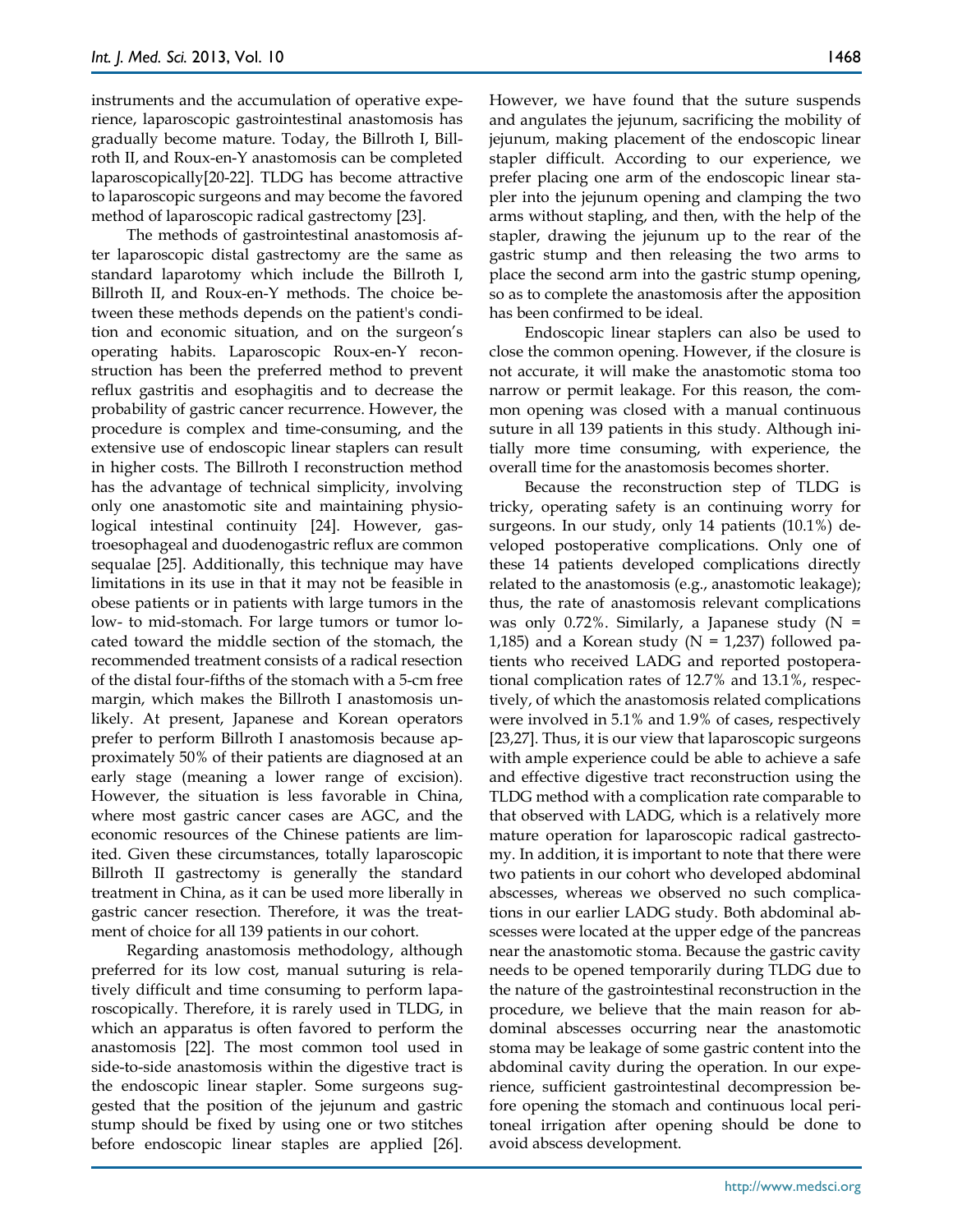Some studies have shown that TLDG is advantageous over LADG because the patient experiences less blood loss during the operation and has a faster recovery after the operation [28-31]. In practice [15], we have found that TLDG is preferable to LADG for three additional reasons. First, it is an *in situ* operation that avoids excessive pulling on the internal organs. When conducting LADG, the physician must pull the gastric stump outside of the body to operate on it. This pulling puts tremendous stress on the gastric stump and may even lead to tearing of the spleen envelope, causing bleeding from the spleen envelope. Also, when conducting LADG (especially for patients with a high tumor location), the short gastric blood vessels must be divided which may result in more intra-operative blood loss. Conversely, when conducting TLDG, the entire gastrointestinal anastomosis procedure is performed *in situ*, which reduces stress on the gastric stump and retains its blood supply and function. Second, TLDG is more suitable for a "no touch tumor" operation. When conducting LADG, the physician is limited to working through a small incision, which leads to the inevitable squeezing of the tumor. Also, there is a higher possibility that the tumor will directly contact the incision. When conducting TLDG, the physician can achieve a "zero extrusion," wherein the tumor does not come into direct contact with the incision because it is enclosed within a sample bag. Finally, TLDG requires only a small incision and imparts more selectivity to the surgeon than LADG. When conducting LADG, an auxiliary 6-cm incision is generally made below the xiphoid. For overweight patients, however, the incision may need to be extended to 8–10 cm. When conducting TLDG, because the hypogastrium wall has more ductility, the surgeon can simply expand the incision for the 10-mm trocar below the umbilicus to a 3–4-cm semicircle incision around the navel to enable the sample to be taken out properly.

Although adjuvant chemotherapy was associated with a survival benefit for gastric cancer [32,33], radical gastrectomy with regional lymph node dissection still remains the first choice of treatment [34,35]. The curative potential of surgical treatment should be evaluated based on the extent of lymph node dissection involved as well as the proximal and distal resection margins. The quantity of laparoscopic lymph nodes dissected is closely related to the surgical technique level of the operator. In our study, the mean number of retrieved lymph nodes per patient was 31.1, which is consistent with the requirements of the Japanese gastric cancer treatment guidelines. As the technique has matured in recent years, some researchers have reported that not only was the overall number of lymph nodes that could be retrieved laparoscopically similar to that of laparotomy, but also that the specific lymph nodes such as No. 7, 8a, 9, 11p, 12a and 14v retrieved were also similar to that of laparotomy, which were once considered difficult to dissect under laparoscope [36,37].

Cancer recurrence and long-term survival rate are two critical outcomes for evaluating surgical interventions in oncological therapy. A convergence of research indicates that the long-term survival rates of patients after laparoscopic and open radical surgery for gastric cancers are not significantly different from each other, even in AGC [3-6]. In this study, the 3-year DFS and OS rates of patients with stage I, II, and III cancers (DFS: 100%, 86.2%, and 48.8%; OS: 98.0%, 92.3%, and 51.6%, respectively) are consistent with previous reports in the literature [10, 38]. Recently, Park et al. [39] reported an analysis of the follow-up results of 239 cases of AGC in which the patients received laparoscopic radical gastrectomies; 130 of the cases were  $T_2$  stage, 63 were  $T_3$ , and 46 were  $T_4$ . The 5-year survival rates for the  $T_2$ ,  $T_3$ , and  $T_4$  patients were 86.6%, 77.4%, and 58.7% respectively. These outcomes are similar to those observed with concurrent laparotomy, which is encouraging. With continuous improvement of the laparoscopic technique, so long as surgeons apply the radical cure principle of malignant tumor surgery resolutely and choose appropriate cases accurately, we expect that, in addition to minimizing invasiveness, TLDG can yield long-term efficacy that is on par with laparotomy.

In conclusion, despite a relatively small number of patients, this study indicates that TLDG with  $D_2$ lymphadenectomy and Billroth II gastrojejunostomy is safe, feasible, and yields acceptable medium-term oncologic outcomes. A major benefit of the procedure for the patient is the avoidance of a major incision. Additionally, the procedure offers some benefits of convenience during operating compared with LADG. In our opinion, future research should be directed at long-term oncologic outcome, survival, and quality of life in addition to the outcomes reported in this study.

## **Abbreviations**

TLDG: totally laparoscopic distal gastrectomy; LADG: laparoscopic-assisted distal gastrectomy; DFS: disease-free survival; OS: overall survival; TNM: tumor node metastasis; TPN: total parenteral nutrition; 5-FU: 5-fluorouracil; SD: standard deviation; BMI: body mass index; EGC: early gastric cancer; AGC: advanced gastric cancer.

## **Acknowledgements**

This work was supported by a Key Project Grant from the Science and Technology Department of Zhejiang Province, China (No. 2011C13036-2) and the